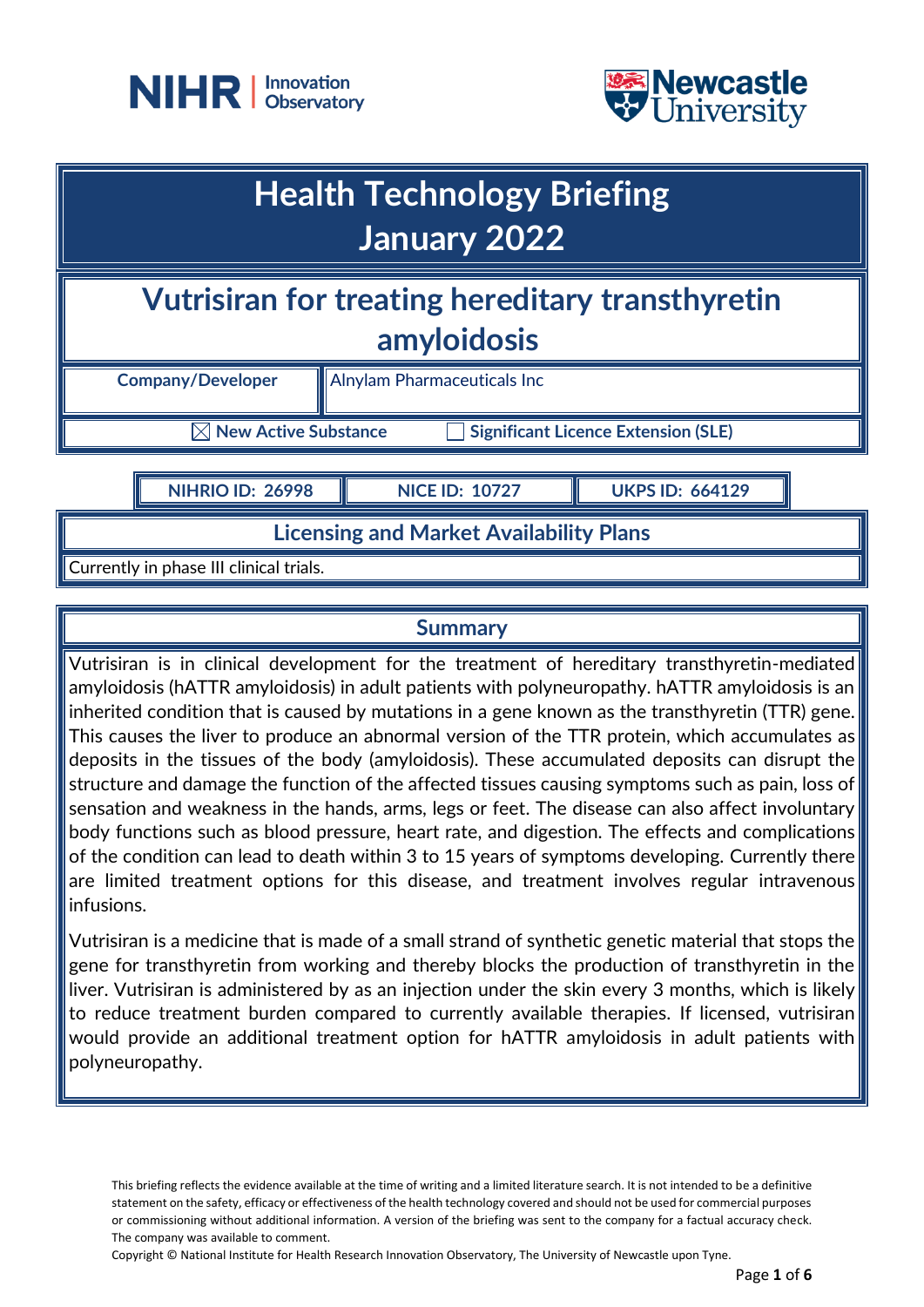



## **Proposed Indication**

֦

Vutrisiran is indicated for the treatment of hereditary transthyretin-mediated amyloidosis (hATTR amyloidosis) in adult patients. $^{\rm 1}$ 

## **Technology**

#### **Description**

Vutrisiran (ALN-TTRSC02) is an RNA interference (RNAi) therapeutic that inhibits the production of disease-causing transthyretin (TTR) protein by the liver, leading to a reduction in the level of TTR in the blood.<sup>2</sup> Vutrisiran uses the naturally occurring RNAi mechanism to specifically target and silence TTR messenger RNA (mRNA). This prevents the synthesis of TTR protein in the liver, which are the fundamental pathogenic proteins causing hereditary hATTR amyloidosis. 3

Vutrisiran is in clinical development for the treatment of patients with hATTR amyloidosis. In the phase III clinical trial, vutrisiran is administered via subcutaneous (SC) injection as 25mg once every 3 months during the initial 18-month randomised treatment period and as 25mg once every 3 months or 50mg every 6 months during the 18-month randomised treatment extension period. $^{1,4}$ 

#### Key Innovation

In patients with hATTR amyloidosis treatment options are limited.<sup>5</sup> Current options such as patisiran is administered via intravenous (IV) infusion every 3 weeks, whereas vutrisiran will be administered by SC injection every 3 months. Vutrisiran uses enhanced stabilisation chemistry designed for high metabolic stability to enable this infrequent SC dosing.<sup>3</sup> This will likely impact existing hATTR amyloidosis staffing and service provisions including homecare which are designed for IV therapy, as new patients will no longer require IV infusions every 3 weeks. Thus, vutrisiran may reduce burden on the NHS. Furthermore, vutrisiran offers greater budget predictability over patisiran with fixed dosing (not dependant on bodyweight).<sup>a</sup> Patients are likely to benefit from the less frequent SC dosing that vutrisiran offers, and reduced risk infusion-related reactions associated with IV administration of patisiran, therefore improving their quality of life and likely adherence to therapy.<sup>6b</sup>

#### Regulatory & Development Status

Vutrisiran does not currently have Marketing Authorisation in the EU/UK for any indication.

Vutrisiran is also in a phase III clinical trial for the treatment of patients with transthyretin-mediated amyloidosis (ATTR) amyloidosis with cardiomyopathy.<sup>7</sup>

Vutrisiran was granted an orphan drug designation in the EU in 2018 for the treatment of ATTR amyloidosis.<sup>8</sup>

a Information provided by Alnylam Pharmaceuticals Inc.

**b** Information provided by Alnylam Pharmaceuticals Inc.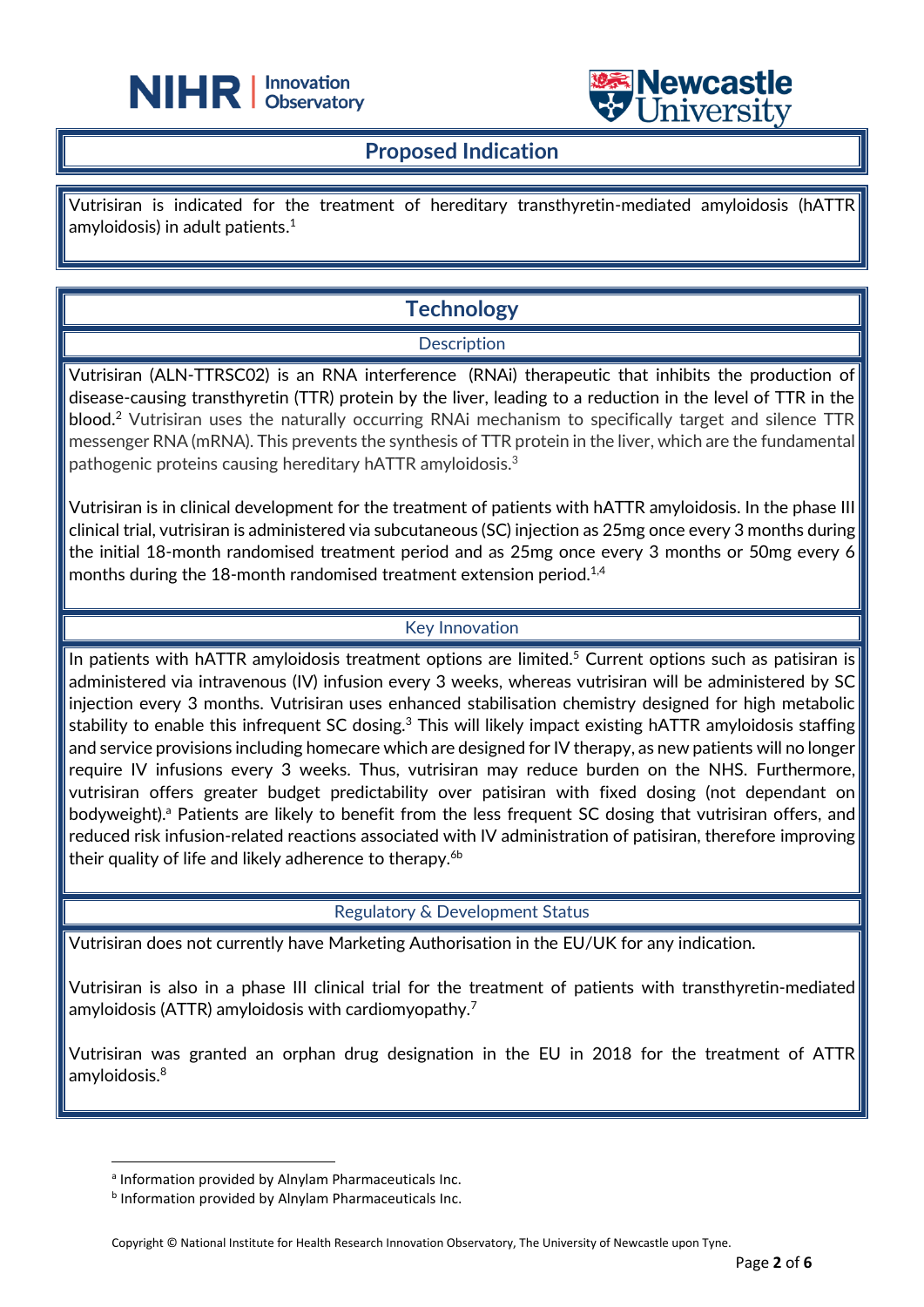

## **Patient Group**

֦

#### Disease Area and Clinical Need

ATTR amyloidosis is a rare, underdiagnosed, rapidly progressive, debilitating, and fatal disease caused by misfolded TTR that accumulates as amyloid fibrils in multiple tissues including the nerves, heart, and gastrointestinal tract. There are two types of ATTR amyloidosis: hATTR amyloidosis and wild-type ATTR (wtATTR) amyloidosis. hATTR amyloidosis is an inherited condition that is caused by variants (i.e., mutations) in the TTR gene. <sup>2</sup> Symptoms may include loss of sensation, limb weakness and pain; alternating episodes of diarrhoea, constipation, nausea, and vomiting; and heart-related issues. 9 In some cases hATTR amyloidosis can result in severe symptoms, such as arrhythmias, heart failure, progressive dementia, seizures, renal failure, cachexia, glaucoma, and sexual dysfunction.<sup>10,11</sup> While some people with hATTR may mainly have either polyneuropathy (the simultaneous malfunction of many peripheral nerves throughout the body) or cardiomyopathy symptoms, most patients seen in the NHS will have both over the course of the condition. The effects and complications of the disease can lead to death within 3-15 years of symptoms developing. 12

It is estimated that there are approximately 50,000 patients with hATTR amyloidosis worldwide.<sup>13</sup> In the UK, there are thought to be around 150 people with the disease.<sup>12</sup> However, without effective treatment, patients with the most common variant in the UK have a median survival of only 3.4 years from diagnosis.<sup>14</sup> The condition can have a severely debilitating impact on a patient's life, is progressive and eventually fatal. Some people whose symptoms begin at a younger age may live for only a few years after diagnosis, while older patients with slowly progressive disease can live for many years.<sup>15</sup> In 2020-21, there were 611 finished consultant episodes (FCE) and 537 admissions with primary diagnosis of amyloidosis unspecified (ICD-10 E85.9) which resulted in 664 FCE bed days.<sup>16</sup>

Recommended Treatment Options

NICE recommends the following treatment options for hATTR amyloidosis:<sup>17</sup>

- Patisiran
- Inotersen

| <b>Clinical Trial Information</b> |                                                                                                                                                                                                                                                                                                                                                                                      |  |
|-----------------------------------|--------------------------------------------------------------------------------------------------------------------------------------------------------------------------------------------------------------------------------------------------------------------------------------------------------------------------------------------------------------------------------------|--|
| <b>Trial</b>                      | HELIOS-A; NCT03759379; 2018-002098-23; A Phase 3 Global, Randomized,<br>Open-label Study to Evaluate the Efficacy and Safety of ALN-TTRSC02 in<br>Patients With Hereditary Transthyretin Amyloidosis (hATTR Amyloidosis)<br><b>Phase III - Active, not recruiting</b><br>Location(s): 11 EU countries, UK, USA, Canada and other countries<br>Primary completion date: November 2020 |  |
| <b>Trial Design</b>               | Randomised, parallel assignment, open label                                                                                                                                                                                                                                                                                                                                          |  |
| Population                        | N = 164; Subjects with hATTR amyloidosis with TTR mutation and<br>polyneuropathy disability; aged 18 to 85 years old                                                                                                                                                                                                                                                                 |  |
| Intervention(s)                   | Vutrisiran (SC injection) during the treatment and treatment extension periods                                                                                                                                                                                                                                                                                                       |  |
| Comparator(s)                     | Patisiran (IV infusion) during the treatment period, with switch to vutrisiran (SC)<br>during the treatment extension period                                                                                                                                                                                                                                                         |  |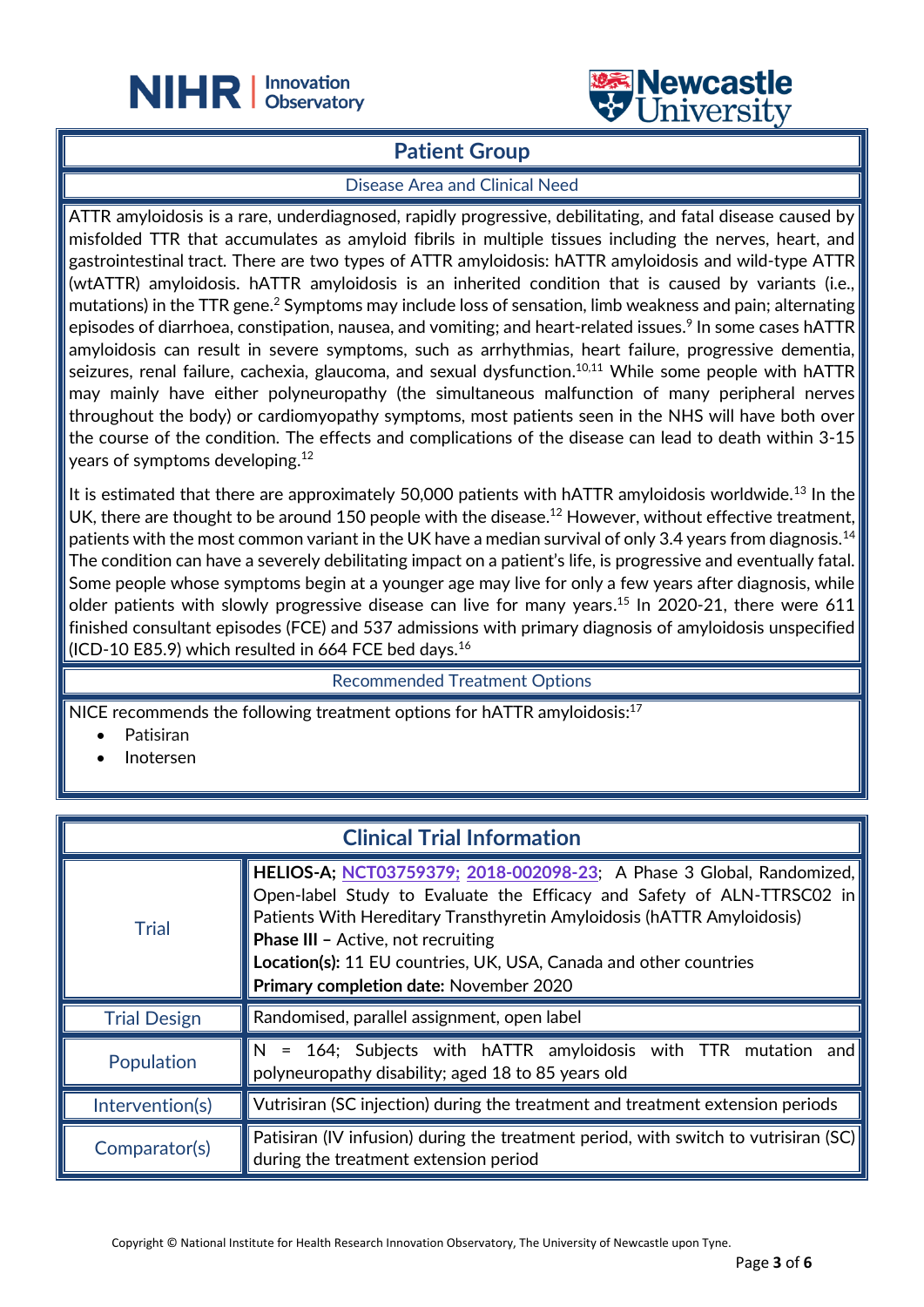

|                    | A CITTACTOTA                                                                                                                                                                                                                                                                                                                                                                                                                                 |
|--------------------|----------------------------------------------------------------------------------------------------------------------------------------------------------------------------------------------------------------------------------------------------------------------------------------------------------------------------------------------------------------------------------------------------------------------------------------------|
| Outcome(s)         | Primary outcome measure:<br>Change from baseline in the modified neurologic impairment score $+7$ at month<br>$ 9$ [Time frame: baseline, month $9]$<br>See trial record for full list of other outcomes                                                                                                                                                                                                                                     |
| Results (efficacy) | Vutrisiran met its primary and secondary endpoints at nine months. The reduction<br>of neurologic impairment and improvement in quality of life in patients with<br>$\parallel$ hATTR amyloidosis with polyneuropathy observed as early as nine months are $\parallel$<br>maintained at 18 months. In addition, patients treated with vutrisiran showed<br>quantitative improvements across a number of exploratory endpoints. <sup>18</sup> |
| Results (safety)   | $\parallel$ Vutrisiran demonstrated an encouraging safety and tolerability profile. <sup>18</sup>                                                                                                                                                                                                                                                                                                                                            |

**Newcastle**<br>University

## **Estimated Cost**

The cost of vutrisiran is not yet known.

## **Relevant Guidance**

#### NICE Guidance

- NICE highly specialised technologies guidance. Patisiran for treating hereditary transthyretin amyloidosis. (HST10). August 2019.
- NICE highly specialised technologies guidance. Inotersen for treating hereditary transthyretin amyloidosis. (HST9). May 2019.

NHS England (Policy/Commissioning) Guidance

• NHS England. 2013/14 NHS Standard Contract for diagnostic service for amyloidosis (All Ages).

#### Other Guidance

- Canadian Guidelines for Hereditary Transthyretin Amyloidosis Polyneuropathy Management. Canadian Journal of Neurological Sciences. 2021.<sup>19</sup>
- Guideline of transthyretin-related hereditary amyloidosis for clinicians. Orphanet Journal of Rare Diseases. 2013.<sup>15</sup>

## **Additional Information**

## **References**

1 Clinicaltrials.gov. *HELIOS-A: A Study of Vutrisiran (ALN-TTRSC02) in Patients With Hereditary Transthyretin Amyloidosis (hATTR Amyloidosis)*. *Trial ID: NCT03759379*. 2018. Status: Active, not recruiting. Available from[: https://clinicaltrials.gov/ct2/show/NCT03759379](https://clinicaltrials.gov/ct2/show/NCT03759379) [Accessed 07 December 2021].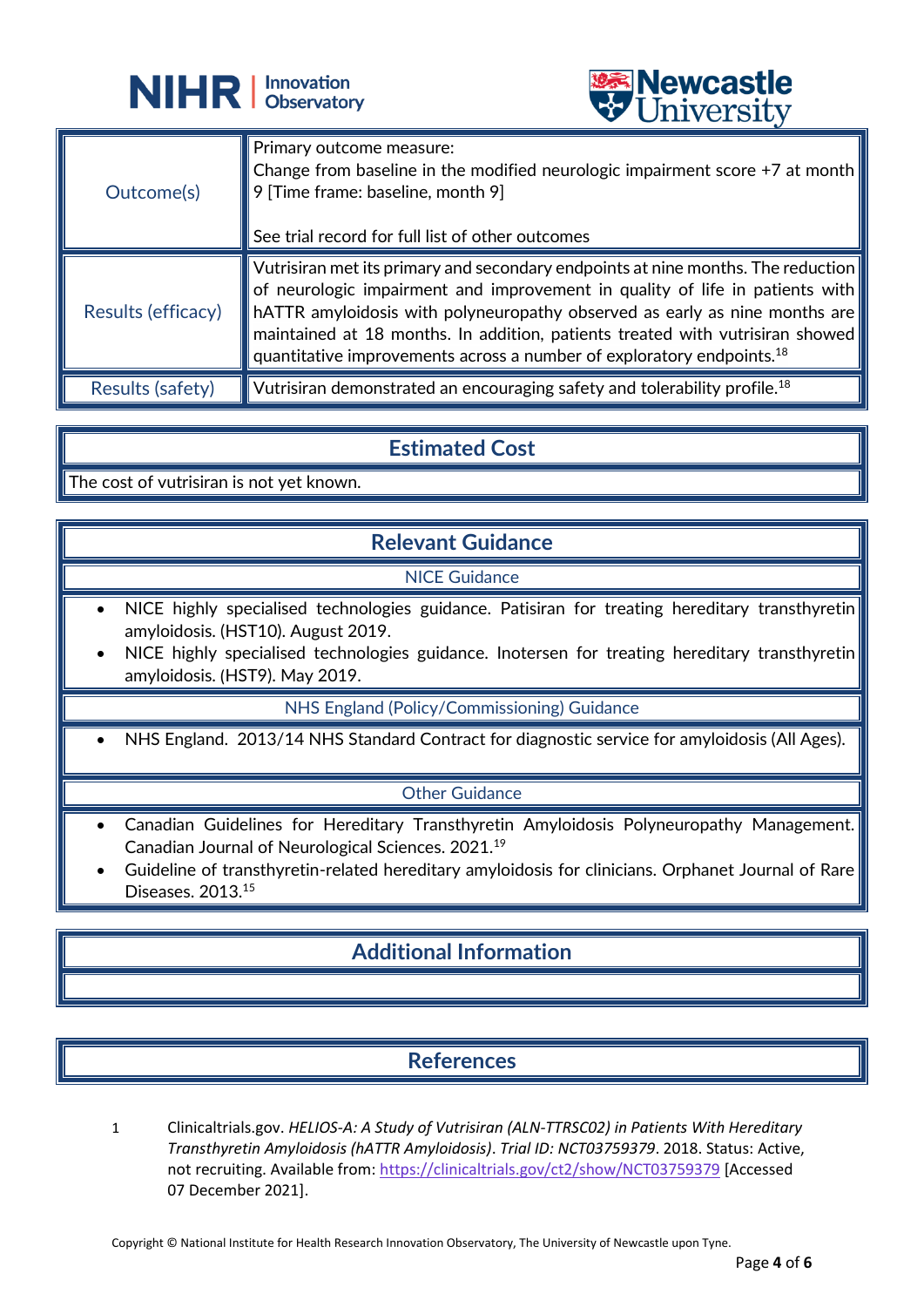# **NIHR** | Innovation



- 2 Alnylam Pharmaceuticals. *Vutrisiran*. 2021. Available from[: https://www.alnylam.com/wp](https://www.alnylam.com/wp-content/uploads/pdfs/Vutrisiran-Fact-Sheet.pdf)[content/uploads/pdfs/Vutrisiran-Fact-Sheet.pdf](https://www.alnylam.com/wp-content/uploads/pdfs/Vutrisiran-Fact-Sheet.pdf) [Accessed 07 December ].
- 3 Habtemariam BA, Karsten V, Attarwala H, Goel V, Melch M, Clausen VA, et al. Single-Dose Pharmacokinetics and Pharmacodynamics of Transthyretin Targeting N-acetylgalactosamine-Small Interfering Ribonucleic Acid Conjugate, Vutrisiran, in Healthy Subjects. *Clin Pharmacol Ther*. 2021;109(2):372-82. Available from: [https://doi.org/10.1002/cpt.1974.](https://doi.org/10.1002/cpt.1974)
- 4 Alnylam Pharmaceuticals Inc. *Vutrisiran Clinical Development Program*. 2020. Available from: <https://www.alnylam.com/wp-content/uploads/pdfs/HELIOS-Fact-Sheet.pdf> [Accessed 04 January 2022].
- 5 Hattrguide. *hATTR Amyloidosis Treatment Overview*. 2021. Available from: <https://www.hattrguide.com/hattr-amyloidosis-treatment/> [Accessed 07 December 2021].
- 6 FAP News Today. *Vutrisiran Now Under Review for Approval in Europe for FAP Treatment*. 2021. Available from: [https://fapnewstoday.com/2021/09/20/vutrisiran-under-review](https://fapnewstoday.com/2021/09/20/vutrisiran-under-review-europe-fap-treatment/)[europe-fap-treatment/](https://fapnewstoday.com/2021/09/20/vutrisiran-under-review-europe-fap-treatment/) [Accessed 07 December 2021].
- 7 *HELIOS-B: A Study to Evaluate Vutrisiran in Patients With Transthyretin Amyloidosis With Cardiomyopathy*. *Trial ID: NCT04153149*. Status: Active, not recruiting. Available from: <https://clinicaltrials.gov/ct2/show/NCT04153149> [Accessed 04 January 2021].
- 8 European Medicines Agency (EMA). *Public summary of opinion on orphan designation*. 2018. Available from[: https://www.ema.europa.eu/en/documents/orphan](https://www.ema.europa.eu/en/documents/orphan-designation/eu/3/18/2026-public-summary-opinion-orphan-designation-synthetic-double-stranded-sirna-oligonucleotide_en.pdf)[designation/eu/3/18/2026-public-summary-opinion-orphan-designation-synthetic-double](https://www.ema.europa.eu/en/documents/orphan-designation/eu/3/18/2026-public-summary-opinion-orphan-designation-synthetic-double-stranded-sirna-oligonucleotide_en.pdf)[stranded-sirna-oligonucleotide\\_en.pdf](https://www.ema.europa.eu/en/documents/orphan-designation/eu/3/18/2026-public-summary-opinion-orphan-designation-synthetic-double-stranded-sirna-oligonucleotide_en.pdf) [Accessed 07 December 2021].
- 9 Alnylam Pharmaceuticals. *Understanding Hereditary ATTR Amyloidosis*. 2022. Available from: <https://www.alnylam.com/patients/amyloidosis/> [Accessed 04 January 2022].
- 10 Luigetti M, Romano A, Di Paolantonio A, Bisogni G, Sabatelli M. Diagnosis and Treatment of Hereditary Transthyretin Amyloidosis (hATTR) Polyneuropathy: Current Perspectives on Improving Patient Care. *Therapeutics and clinical risk management*. 2020;16:109-23. Available from[: https://doi.org/10.2147/TCRM.S219979.](https://doi.org/10.2147/TCRM.S219979)
- 11 Conceição I, González-Duarte A, Obici L, Schmidt HH, Simoneau D, Ong ML, et al. "Red-flag" symptom clusters in transthyretin familial amyloid polyneuropathy. *J Peripher Nerv Syst*. 2016;21(1):5-9. Available from: [https://doi.org/10.1111/jns.12153.](https://doi.org/10.1111/jns.12153)
- 12 National Cancer Institute of Health and Care Excellence (NICE). *Patisiran for treating hereditary transthyretin amyloidosis* (*hst10)*. Available from: [https://www.nice.org.uk/guidance/hst10/resources/patisiran-for-treating-hereditary](https://www.nice.org.uk/guidance/hst10/resources/patisiran-for-treating-hereditary-transthyretin-amyloidosis-pdf-50216252129989)[transthyretin-amyloidosis-pdf-50216252129989](https://www.nice.org.uk/guidance/hst10/resources/patisiran-for-treating-hereditary-transthyretin-amyloidosis-pdf-50216252129989) [Accessed 17 January 2022].
- 13 Gertz MA. Hereditary ATTR amyloidosis: burden of illness and diagnostic challenges. *Am J Manag Care*. 2017;23(7 Suppl):S107-s12.
- 14 Sattianayagam PT, Hahn AF, Whelan CJ, Gibbs SD, Pinney JH, Stangou AJ, et al. Cardiac phenotype and clinical outcome of familial amyloid polyneuropathy associated with transthyretin alanine 60 variant. *Eur Heart J*. 2012;33(9):1120-7. Available from: [https://doi.org/10.1093/eurheartj/ehr383.](https://doi.org/10.1093/eurheartj/ehr383)
- 15 Ando Y, Coelho T, Berk JL, Cruz MW, Ericzon B-G, Ikeda S-i, et al. Guideline of transthyretinrelated hereditary amyloidosis for clinicians. *Orphanet Journal of Rare Diseases*. 2013;8(1):31. Available from: [https://doi.org/10.1186/1750-1172-8-31.](https://doi.org/10.1186/1750-1172-8-31)
- 16 NHS Digital. *Hospital Admitted Patient Care Activity 2020-21*. 2021. Available from: [https://digital.nhs.uk/data-and-information/publications/statistical/hospital-admitted](https://digital.nhs.uk/data-and-information/publications/statistical/hospital-admitted-patient-care-activity/2020-21)[patient-care-activity/2020-21](https://digital.nhs.uk/data-and-information/publications/statistical/hospital-admitted-patient-care-activity/2020-21) [Accessed 04 January 2022].
- 17 National Cancer Institute of Health and Care Excellence (NICE). *Transthyretin amyloidosis*. 2021. Available from: [https://pathways.nice.org.uk/pathways/endocrine-nutritional-and](https://pathways.nice.org.uk/pathways/endocrine-nutritional-and-metabolic-conditions#path=view%3A/pathways/endocrine-nutritional-and-metabolic-conditions/metabolic-conditions.xml&content=view-node%3Anodes-transthyretin-amyloidosis)[metabolic-conditions#path=view%3A/pathways/endocrine-nutritional-and-metabolic](https://pathways.nice.org.uk/pathways/endocrine-nutritional-and-metabolic-conditions#path=view%3A/pathways/endocrine-nutritional-and-metabolic-conditions/metabolic-conditions.xml&content=view-node%3Anodes-transthyretin-amyloidosis)[conditions/metabolic-conditions.xml&content=view-node%3Anodes-transthyretin](https://pathways.nice.org.uk/pathways/endocrine-nutritional-and-metabolic-conditions#path=view%3A/pathways/endocrine-nutritional-and-metabolic-conditions/metabolic-conditions.xml&content=view-node%3Anodes-transthyretin-amyloidosis)[amyloidosis](https://pathways.nice.org.uk/pathways/endocrine-nutritional-and-metabolic-conditions#path=view%3A/pathways/endocrine-nutritional-and-metabolic-conditions/metabolic-conditions.xml&content=view-node%3Anodes-transthyretin-amyloidosis) [Accessed 07 December 2021].